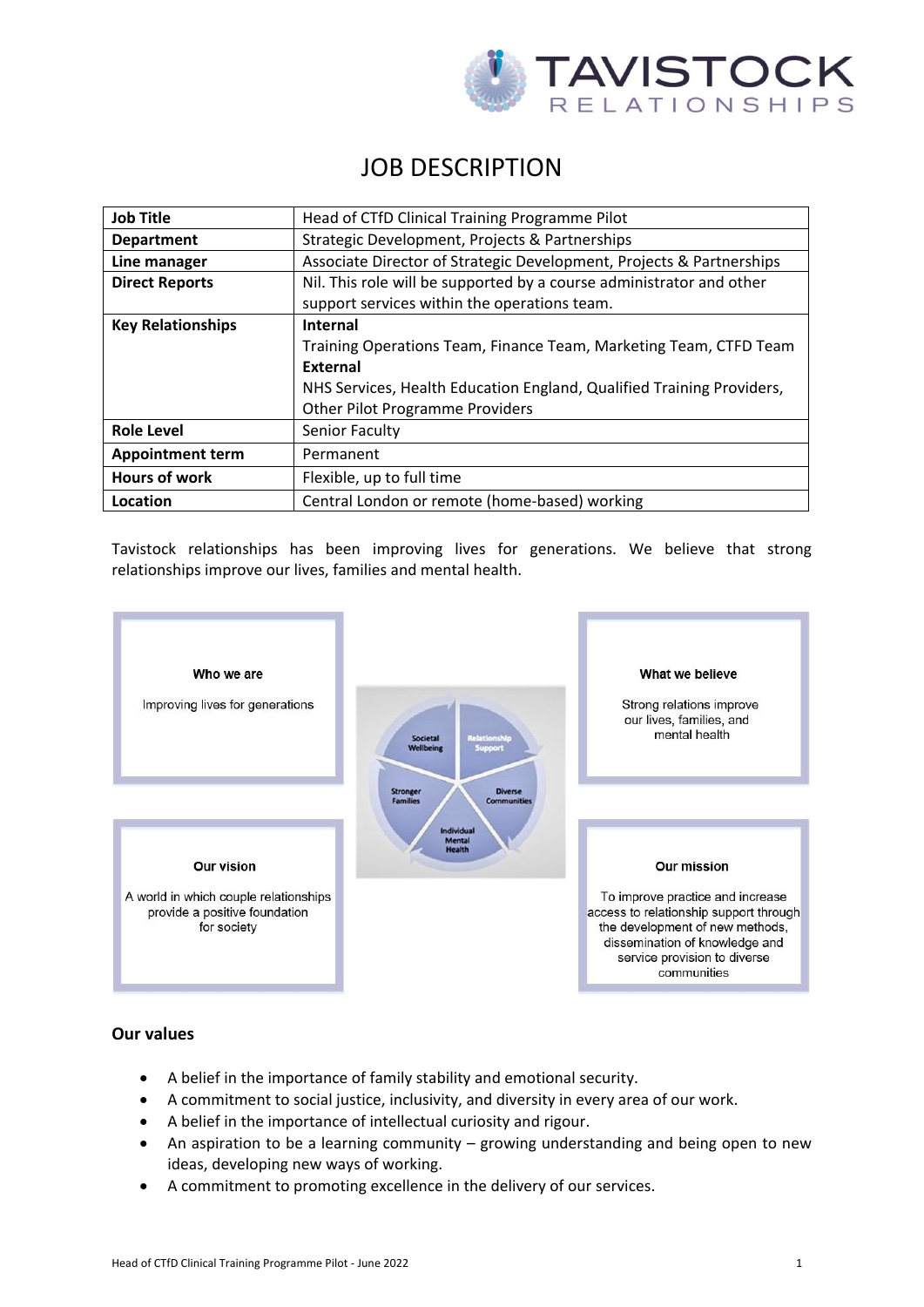

## **Purpose of the role**

To develop and deliver the Level 5- 7 Clinical Training Programme Pilot for Couple Therapy for Depression in accordance with the terms of our delivery contract with Health Education England and relevant accrediting and validating bodies.

## **Responsibilities**

| Programme<br>development                            | Develop the course curriculum in line with the IAPT manual and<br>$\bullet$<br>developments in the field, including online development.<br>Assist with course promotion and engagement, including delivery of<br>presentations within IAPT services and the promotion of the programme in<br>other networks.<br>Contribute content and ensure accuracy of programme information on the TR<br>website.                                                                                                                                                                                                                                                                                                                                                                                                                                                                                                                                                                     |
|-----------------------------------------------------|---------------------------------------------------------------------------------------------------------------------------------------------------------------------------------------------------------------------------------------------------------------------------------------------------------------------------------------------------------------------------------------------------------------------------------------------------------------------------------------------------------------------------------------------------------------------------------------------------------------------------------------------------------------------------------------------------------------------------------------------------------------------------------------------------------------------------------------------------------------------------------------------------------------------------------------------------------------------------|
|                                                     | Draft promotional content for the programme for use in organisational digital<br>media and communications activity. Develop the programme in ways that are<br>complementary with the aims and objectives of Tavistock Relationships and<br>of other Tavistock Relationships' clinical and academic programmes,<br>responsive to student feedback.                                                                                                                                                                                                                                                                                                                                                                                                                                                                                                                                                                                                                         |
| Programme<br>leadership, monitoring<br>& evaluation | Manage student selection procedures.<br>٠<br>Oversee student selection, participation, and assessment with reference to<br>$\bullet$<br>validating/accrediting body requirements.                                                                                                                                                                                                                                                                                                                                                                                                                                                                                                                                                                                                                                                                                                                                                                                         |
| Programme<br>Management &<br>Resourcing             | Oversee delivery of the IAPT three-year clinical training course (foundation<br>$\bullet$<br>year plus two years post graduate level training).<br>Ensure adequate human and material resources are available to deliver the<br>$\bullet$<br>training.<br>Provide professional support and guidance to supervisors and trainers.<br>Monitor student clinical work, supervision and training, ensuring compliance<br>with Tavistock Relationships' standards and policies (as set out in the Clinical<br>Handbook and other guidance as issued from time to time).<br>Liaise with and report as necessary to accrediting and validating bodies to<br>ensure all requirements have been met to comply with academic and<br>professional standards and to advocate for changes in requirements as<br>appropriate to the needs of Tavistock Relationships and the programme.<br>Monitor and evaluate the programme's outcomes and to take remedial<br>action where necessary. |
| Stakeholder<br>Engagement &<br>Communication        | Ensure data capture and reporting as required to meet contractual and<br>٠<br>accrediting body requirements.<br>Participate in contract monitoring and review meetings in conjunction with<br>٠<br>Contract Manager.                                                                                                                                                                                                                                                                                                                                                                                                                                                                                                                                                                                                                                                                                                                                                      |
| Leadership,<br>collaboration & team<br>development  | To contribute to the development of Tavistock Relationships' training policy<br>$\bullet$<br>and strategies.<br>To be an active member of the training team and to contribute to the<br>$\bullet$<br>strategic thinking about the inter-connectedness and development of all                                                                                                                                                                                                                                                                                                                                                                                                                                                                                                                                                                                                                                                                                              |